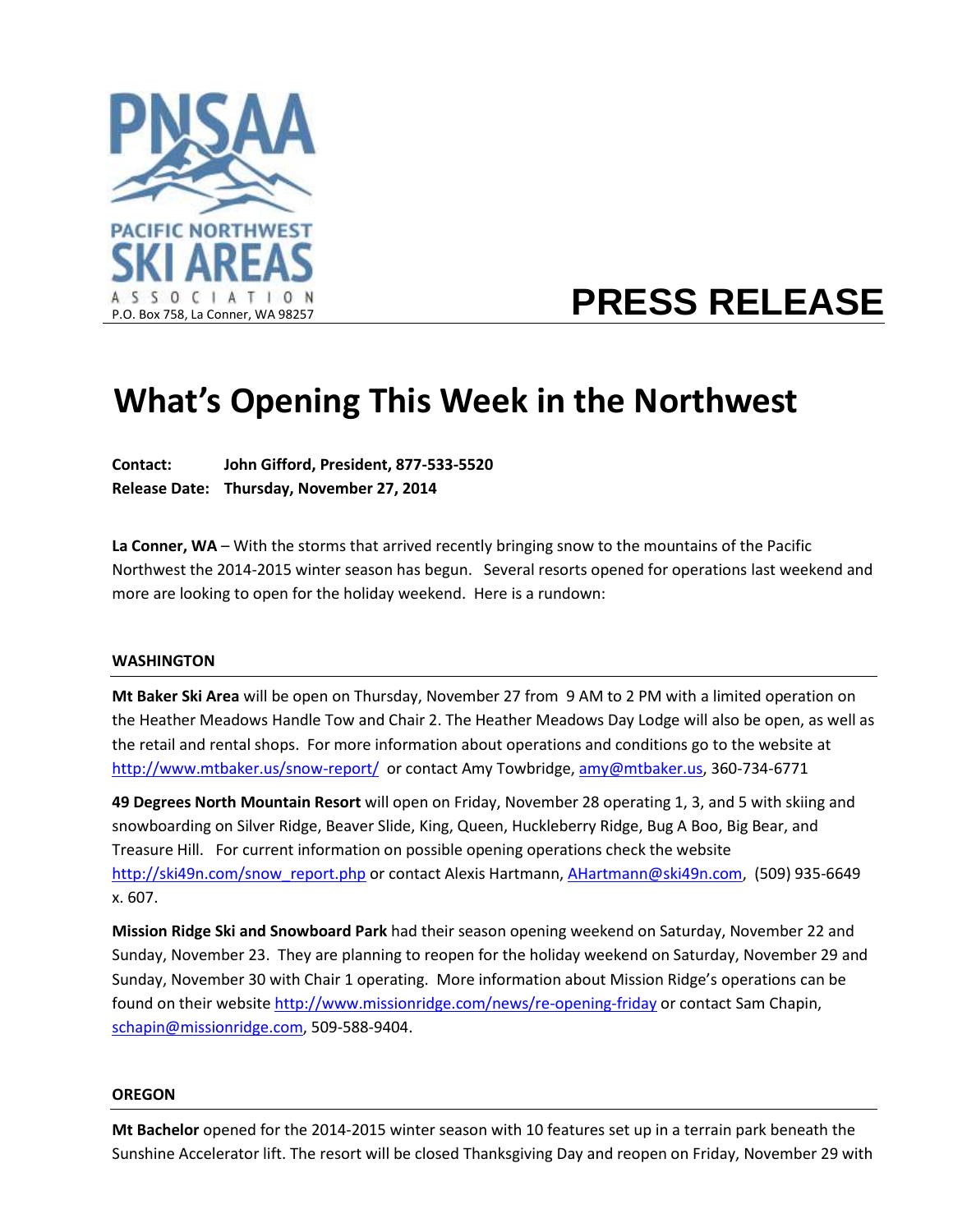operations dependent on the conditions. For up to date information about Mt Bachelor's operations go to their website <http://www.mtbachelor.com/site/plan/info/winterconditions> or contact Spencer Weimar, [sweimar@mtbachelor.com,](mailto:sweimar@mtbachelor.com) 541-693-0953.

**Mt Hood Meadows** had a season preview that featured three lower mountain lifts on Sunday, November 23. Easy Rider, Buttercup and the Ballroom Carpet lifts operated plus a rail park. Also, the Sahallie Falls trail for cross country skiing opened. However, the weather has changed their plans for re-opening on Friday, November 28. The resort is hopeful the ski area can operate on a limited basis Saturday, November 29 and Sunday, November 30. Watch for an announcement of possible operations, current conditions and what lifts may be available on their website [www.skihood.com](http://www.skihood.com/) or contact Dave Tragethon, [dave.tragethon@skihood.com,](mailto:dave.tragethon@skihood.com) 971-373-8111.

**Timberline Lodge** operated on Sunday, November 23 featuring Bruno's lift. Watch for announcement regarding re-opening on Friday, November 28. For more information about operations please go to their websit[e http://www.timberlinelodge.com/conditions/](http://www.timberlinelodge.com/conditions/) or contact Jon Tullis, [jtullis@timberlinelodge.com,](mailto:jtullis@timberlinelodge.com) 503-272-3134.

**Mt Hood Skibowl** will open their Snow Tube and Adventure Park at Skibowl East Thanksgiving Day through Sunday, November 30th, from 10:00am to 4:00pm. Full food service is available in the Multorpor Lodge with the Multorpor café serving breakfast, lunch and dinner; and the 70 Meter Bar and Grill Cosmic Tubing® kicks off the season on Friday, November 29 and Saturday, November 30 from 5:00pm to 11:00pm. To get more information about Mt Hood Skibowl operations go to<http://www.skibowl.com/winter/> or contact Hans Wipper[, hans@go.skibowl.com,](mailto:hans@go.skibowl.com) 503-819-0712.

### **IDAHO**

**Schweitzer Mountain Resort** opened the 2014-2015 this past weekend. The resort will re-open Friday the 28th for Thanksgiving weekend for skiing and snowboarding from 9 AM to 4 PM operating 2 lifts (Basin Express and Musical Chairs). They will close Monday thru Thursday and re-open Friday 12/5 for daily operations. More information about Schweitzer's operations can be found on their website <http://www.schweitzer.com/mountain/snow-report/> or contact Sean Mirus, [smirus@schweitzer.com,](mailto:smirus@schweitzer.com) 208-263-9555.

Lookout Pass Ski Area will open Friday, November 28<sup>th</sup> with the majority of the front side open for top to bottom skiing and riding off Chair #1. The beginner triple chairlift, Chair #4, will also operate. Lifts operate from 9:00 AM to 4:00 PM. Services will include the Lodge, rental shop and ski school. The resort will close Monday through Wednesday reopening on Thursday, December 4 for regular December operations, Thursdays through Mondays. For more information go to their website <https://skilookout.com/> or contact Phil Edholm, [phil@skilookout.com,](mailto:phil@skilookout.com) 208-744-1234.

**Silver Mountain Resort** will be opening for skiing, boarding, tubing, snowshoeing and scenic rides Saturday November 29th and Sunday November 30th. The first gondola will load at 8:15am; skiing and tubing will start at 9:00am and go until 4:00pm. For current conditions and operations check the websit[e http://www.silvermt.com/site\\_Snow-Report/SnowReport.aspx](http://www.silvermt.com/site_Snow-Report/SnowReport.aspx) or contact Neal Scholey, [Neals@silvermt.com,](mailto:Neals@silvermt.com) 208-783-1531.